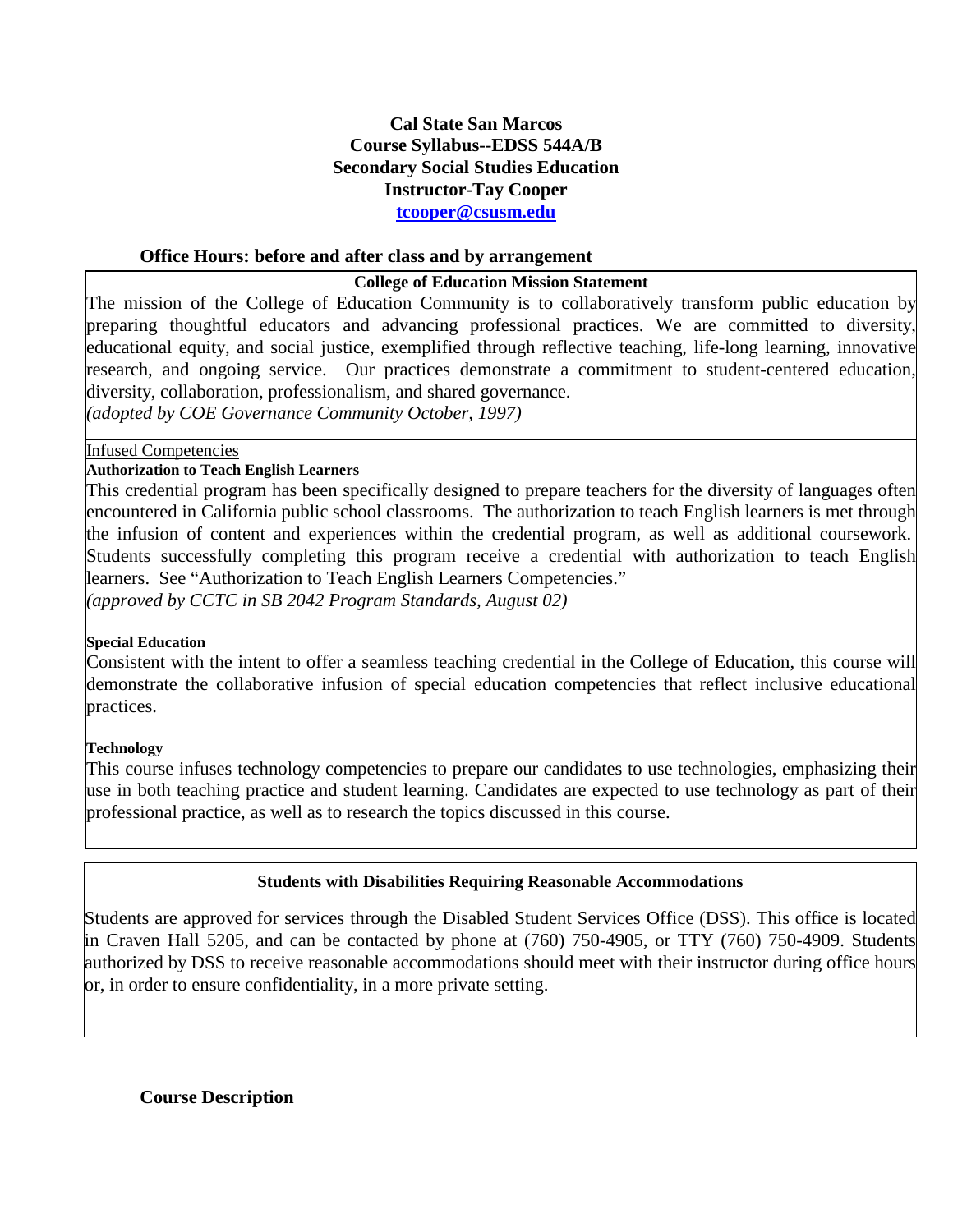This course is designed to introduce prospective high school teachers to the theoretical concepts, instructional methods and materials for use in history/social science instruction. Research indicates that when teachers use a variety of teaching methods integrated into the course content, students become more effectively engaged in learning. Therefore, the broad emphasis of the course will focus on the issues of planning, organization of instruction and assessment that involve the learner in higher level thinking through cognitive and affective activity. This instructor is committed to modeling reflective and transparent teaching in order to assist you in successfully completing the goals of this course.

# **Teacher Performance Expectation (TPE) Competencies:**

This course is designed to help teachers seeking the Multiple Subjects Credential to develop the skills, knowledge, and attitudes necessary to assist schools and district in implementing an effective program for all students. The successful candidate will be able to merge theory and practice in order to realize a comprehensive and extensive educational program for all students. The following TPE's are addressed in this course:

## Primary Emphasis

TPE 1b-Subject Specific Pedagogical Skills for SS Teaching Assignment

- TPE 3- Interpretation and Use of Assessments
- TPE 4- Making Content Accessible

TPE 6c-Developmentally Appropriate Practices in Grades 9-12

- TPE 6d-Developmentally Appropriate Practices for Special Education
- TPE 9- Instructional Planning
- TPE10- Instructional Time

Secondary Emphasis:

- TPE 2- Monitoring Student Learning During Instruction
- TPE 5- Student Engagement

TPE 7- Teaching English Learners

- TPE11- Social Environment
- TPE12- Professional, Legal, and Ethical Obligation

**Course Objectives**: As a result of this course, students will;

- $\triangleright$  be able to apply the California History Social Science Framework and Standards to the classroom experience.
- $\triangleright$  understand the value of incorporating primary source material, the arts and oral history methods into instruction.
- $\triangleright$  be able to design lesson plans and implement them through a developmentally appropriate unit that reflects the needs of the learning community while infusing a multicultural perspective throughout.
- $\triangleright$  be able to design curricula using a variety of strategies meeting the needs of diverse learners.
- $\triangleright$  be able to use the Social Studies to teach critical thinking and literacy skills.
- $\triangleright$  value the Social Studies as a field of study.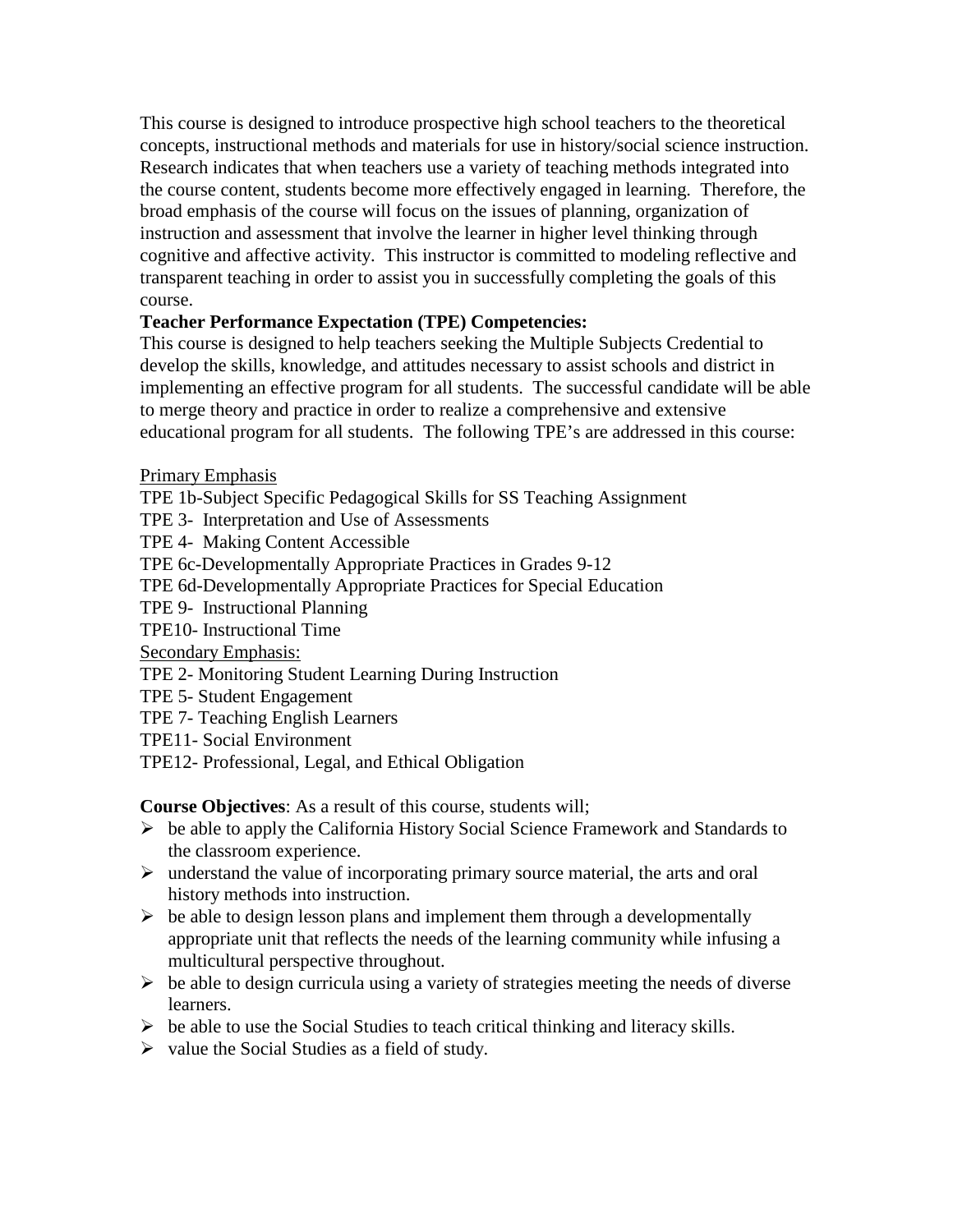**Required Texts:** Martorella, Peter H. Teaching Social Studies in the Middle and Secondary Schools c.1996 Prentice Hall, Inc. New Jersey California History/Social Science Framework, CDOE. 2001

## **Schedule: Alternate Monday evenings 6-9:15**

- 9/9 Course Intro, Multiple Perspectives, What type of Students Are We Building?
- 9/23 Why Study History? Standards for Non-Standard People
- 10/7 Distilling the Standards. What's the Big Idea? Lesson and Unit Planning
- 10/21 Assessment and Student Performance, How Do We Know What They Can Do?
- 11/4 Text Appeal-Moving Beyond Questions 1-5
- 11/18 Oral History and Primary Sources. What Did You Do in the Peace Demonstration, Dad?
- 12/2 Lesson Planning Workshop-Share Fair

## End of First Semester

## Second Semester

- 1 Games, Simulations, Investigations and Problem Solving
- 2 Polly Want a Thinker? Thinking, Not Parroting
- 3 Strategy Notebook Share Fair
- 4 Where in the World? Geography Strategies
- 5 Inclusion-Teaching People not Subjects. Equity and Social Justice in Our Curricula and Practice
- 6 Unit Plan Share Fair
- 7 Unit Plan Share Fair